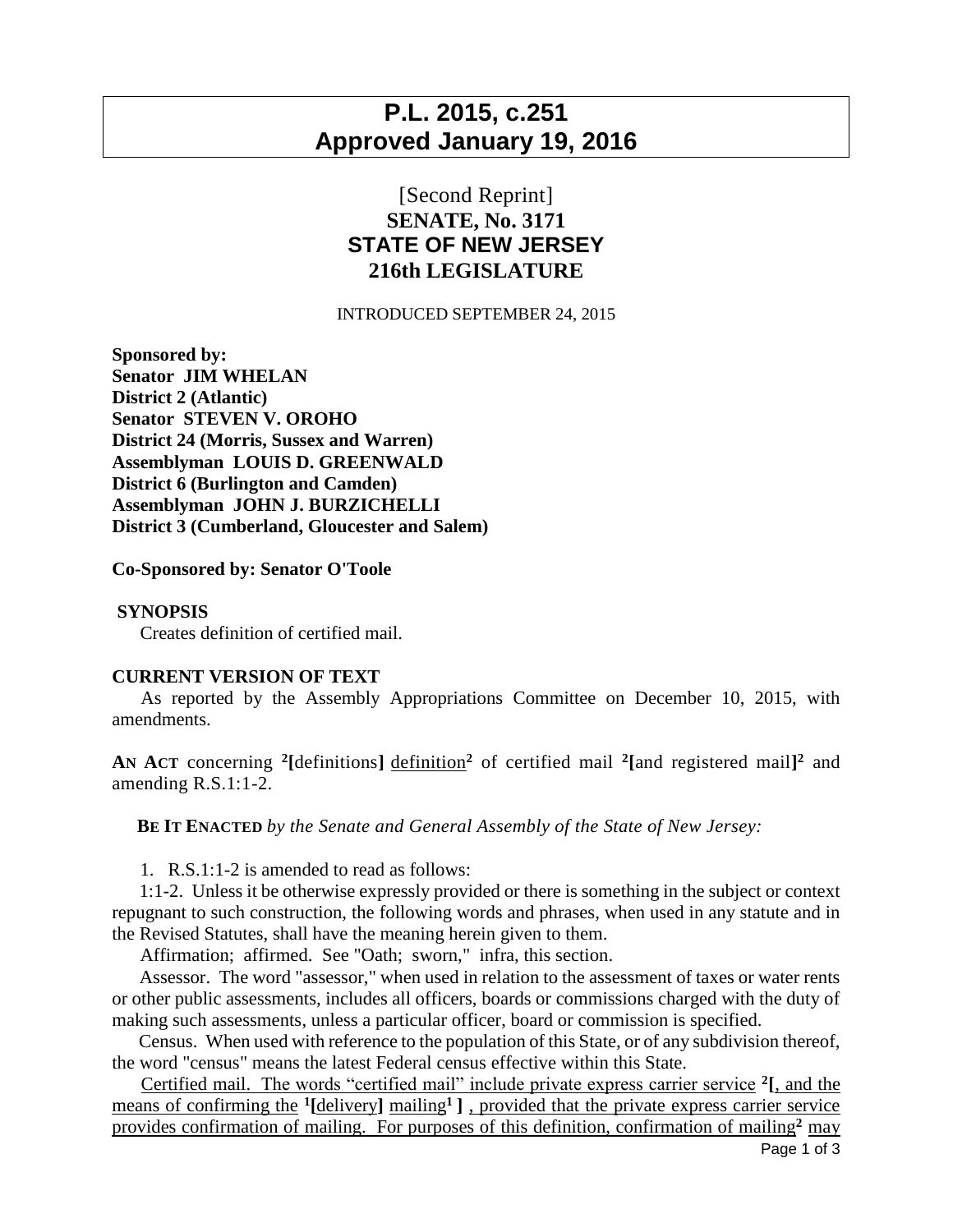be by electronic means, **<sup>2</sup> [**including**]** and shall include, at a minimum,**<sup>2</sup>** confirmation of fact of mail, time of mailing, date and time of delivery, attempted delivery, signature, or other similar information for confirmation or proof associated with the delivery service.

 Collector. The word "collector," when used in relation to the collection of taxes or water rents or other public assessments, includes all officers charged with the duty of collecting such taxes, water rents or assessments, unless a particular officer is specified.

 Folio; sheet. A sheet or folio shall consist of 100 words, and in all cases where an entry of any writing or copy is to be paid for, the sheet or folio shall consist of 100 words.

Gender. See "Number; gender," infra, this section.

 General election. The words "general election" shall be taken to mean the annual election to be held on the first Tuesday after the first Monday in November and in any statute in which it is provided that any public officer shall be elected, or any public question shall be voted upon, at an election at which members of the General Assembly are to be voted for or elected, or words to that effect, shall be taken to mean, and shall be construed to be the equivalent of a provision, that said public officers shall be elected, or that said public question shall be voted upon, "at a general election."

He. "Number; gender," infra, this section.

Inhabitants. See "Population; inhabitants," infra, this section.

It. See "Number; gender," infra, this section.

 Magistrate. The word "magistrate" includes any judge, municipal magistrate or officer or other person having the powers of a committing magistrate.

Masculine. See "Number; gender," infra, this section.

 Month; year. The word "month" means a calendar month, and the word "year" means a calendar year.

 Municipality**[**:**]**; municipal corporation. The words "municipality" and "municipal corporation" include cities, towns, townships, villages and boroughs, and any municipality governed by a board of commissioners or an improvement commission.

Neuter. See "Number; gender," infra, this section.

 Number; gender. Whenever, in describing or referring to any person, party, matter or thing, any word importing the singular number or masculine gender is used, the same shall be understood to include and to apply to several persons or parties as well as to **[**1**]** one person or party and to females as well as males, and to bodies corporate as well as individuals, and to several matters and things as well as **[**1**]** one matter or thing.

 Oath; sworn. The word "oath" includes "affirmation;" **[**;**]** and the word "sworn" includes "affirmed."

Other property. See "Property; other property," infra, this section.

 Person. The word "person" includes corporations, companies, associations, societies, firms, partnerships and joint stock companies as well as individuals, unless restricted by the context to an individual as distinguished from a corporate entity or specifically restricted to **[**1**]** one or some of the above enumerated synonyms and, when used to designate the owner of property which may be the subject of an offense, includes this State, the United States, any other State of the United States as defined infra and any foreign country or government lawfully owning or possessing property within this State.

 Personal property. "Personal property" includes goods and chattels, rights and credits, moneys and effects, evidences of debt, choses in action and all written instruments by which any right to, interest in, or lien or encumbrance upon, property or any debt or financial obligation is created, acknowledged, evidenced, transferred, discharged or defeated, in whole or in part, and everything except real property as herein defined which may be the subject of ownership.